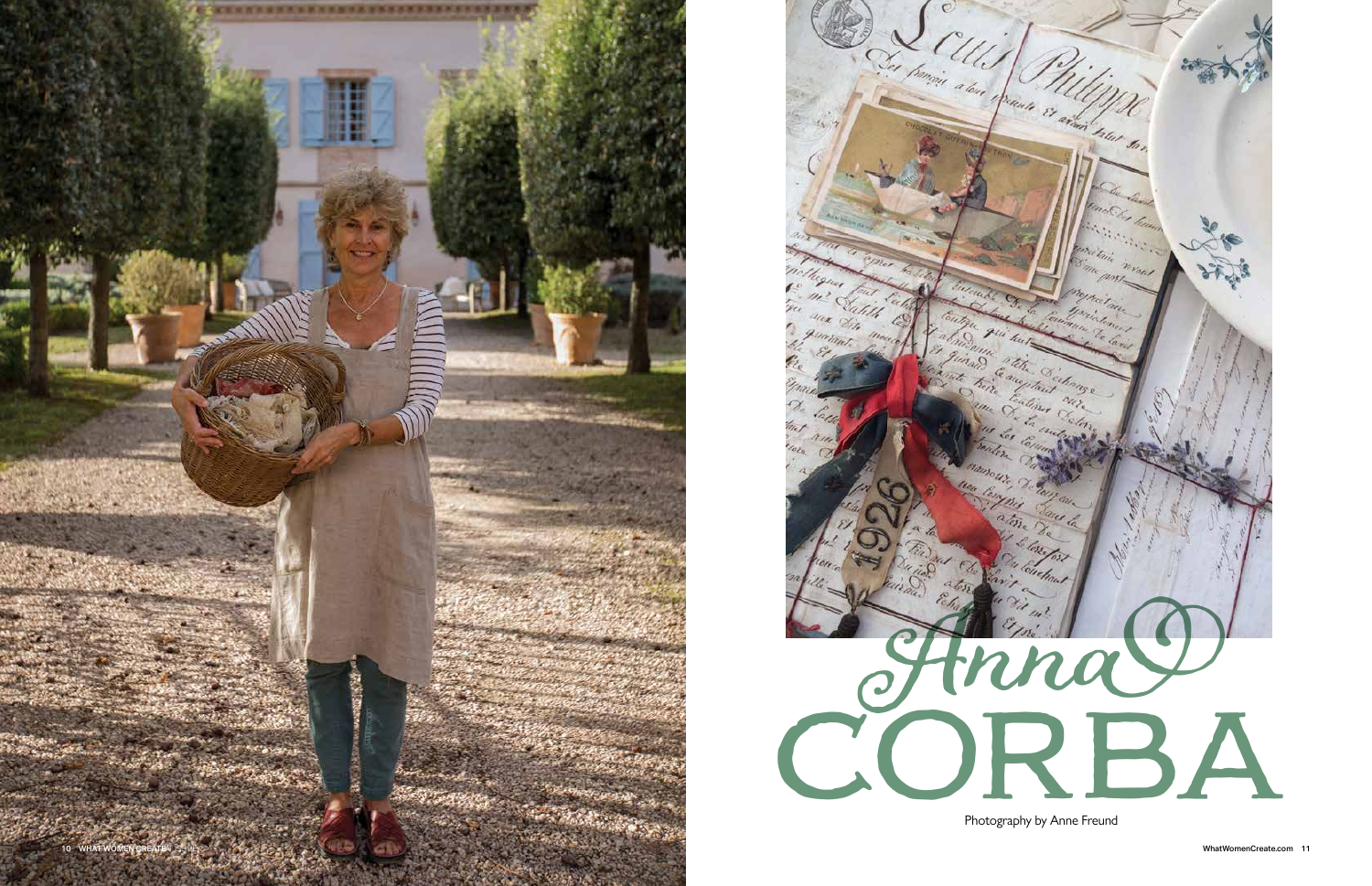If is a dance and I try to move<br>with it. As a little girl I liked spend-<br>ing time alone, creating worlds<br>where I could quietly play: school house with it. As a little girl I liked spend ing time alone, creating worlds where I could quietly play; school house, shop keeping, tea server. On rainy days my mom would give me a shirt box filled with construction paper, stickers, sequins and glitter; I'd happily make little books, paper dolls and accordion cards all afternoon.

During my teenage years I discovered pencil drawing. The act of close observa tion, paired with the meditative quality of fine shadowing, felt calming and orderly, qualities that appealed to me.

Yet as I later moved on to art school, I began to sense that a skill at rendering was not the full story, there was a deeper strain to art making that involved emo tion, a wordless poetry that mere repli cation couldn't express. This led to years of grappling with large abstract paintings, until the deeper mystery of my artistic impulses began to reveal themselves.

At this point there was no turning back. I had little idea what this would actually look like, I just knew this was the thread I needed to follow. And so I did.

For a decade, my husband and I worked with architects and designers to create theatrical interiors for restau rants and retail spaces in my home town in Michigan. A move to California  $\begin{array}{cc}\n \begin{array}{cc}\n p_{\mathcal{U}_{BLL}} & \text{if all } d' \text{actualities}\n \end{array}\n \end{array}$ 

ONS

D'HIC OIRE NATURELLE

OIRE NATURE

NO

 $\gamma_{he\; jil_{a\chi,N}}$ 

if it ajamais pressented en WSTRATING  $\equiv_0$   $F_{\rm FV80GeV}$  ,  $_{\rm 190S_s}$  $J_{\text{Our}}$ <br> $J_{\text{av}}$   $J_{\text{av}}$   $J_{\text{av}}$   $J_{\text{av}}$   $J_{\text{av}}$   $J_{\text{av}}$   $J_{\text{av}}$   $J_{\text{av}}$   $J_{\text{av}}$   $J_{\text{av}}$   $J_{\text{av}}$   $J_{\text{av}}$   $J_{\text{av}}$   $J_{\text{av}}$   $J_{\text{av}}$   $J_{\text{av}}$   $J_{\text{av}}$   $J_{\text{av}}$   $J_{\text{av}}$   $J_{\text{av}}$   $J_{\text{av}}$  JOUERS DANS LES PRINCIPAUX THE Dor de Ellines IETTE ET CIA rale, Way or 21 12 WHAT WOMEN CREATE | ISSUE 7 What WomenCreate.com 13



If I were to live an authentic life, art making would need to be at the center.

**ANNA CORBA** is a mixed media col lage artist with a love for vintage French ephemera. Her varied artistic path has currently brought her to creating workshops and retreats that encompass a lively blend of alluring venues, inspiring projects and mindful making. Anna's de sire is to curate an experience where creativity can comfortably flourish amidst kindred spirits, and where ev eryone's senses are nourished through connection, beauty and environment.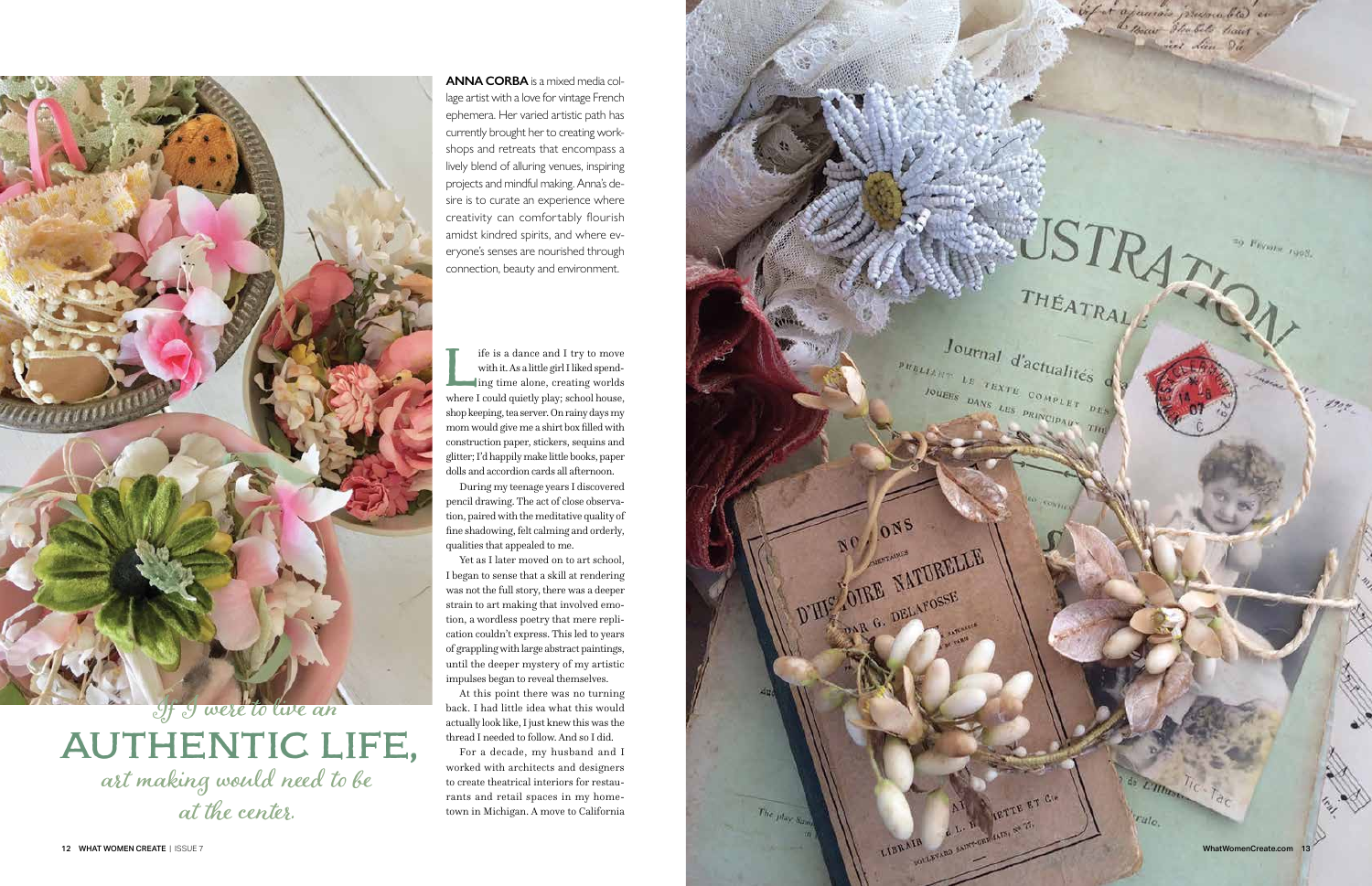necessitated a change in direction; as we unpacked my supplies in my new little studio, I began to dream up an eponymous product line which I then whole saled at gift shows for the next fifteen years. It was this product line—journals, tea tags, candle jars and photo books—that became the core of my identity as a working artist.

During much of my adult life, I've visited flea markets, not for anything particularly collectable; just humble odds and ends like postcards, old books, buttons and stamps. For the most part these mod est objects sat neatly on my shelves or cozied up in mason jars, but during the creation of my product line, I started to use them in new ways.

While imagining fresh juxtapositions for a book cover or tags, a love for collage began to develop. As I widened my search for inspiring imagery and backgrounds, I noticed a gravitational pull towards French design. The subdued, nostalgic elegance of their centuries-old aesthetic felt familiar and tugged at my heart.

## "I wish that life should not be cheap, but  $\text{SACRED}_\bullet$ I wish the days to be as centuries, loaded, fragrant."



I began assembling shadowboxes filled with vintage French ephemera; bird illustrations, play ing cards, snippets of lace and faded flowers. The abundant, variant grouping of my work caught the eye of a book producer at a gift show; as a result, I spent many years creating a series of artful crafting books. Composing these books was an act of love. I expected little in return, but the returns came gently wafting through my studio windows in the form of invitations to teach. These overtures were a stretch for me; I am still the girl who is most content to "play alone." Yet a small wise voice within knew to say yes.

Today the most compelling part of my artistic journey is co-creating artful retreats...in my stu dio, at local ateliers, in the English countryside, and the most magical setting of all—the 18th-century Chateau Dumas in Southern France.

—RALPH WALDO EMERSON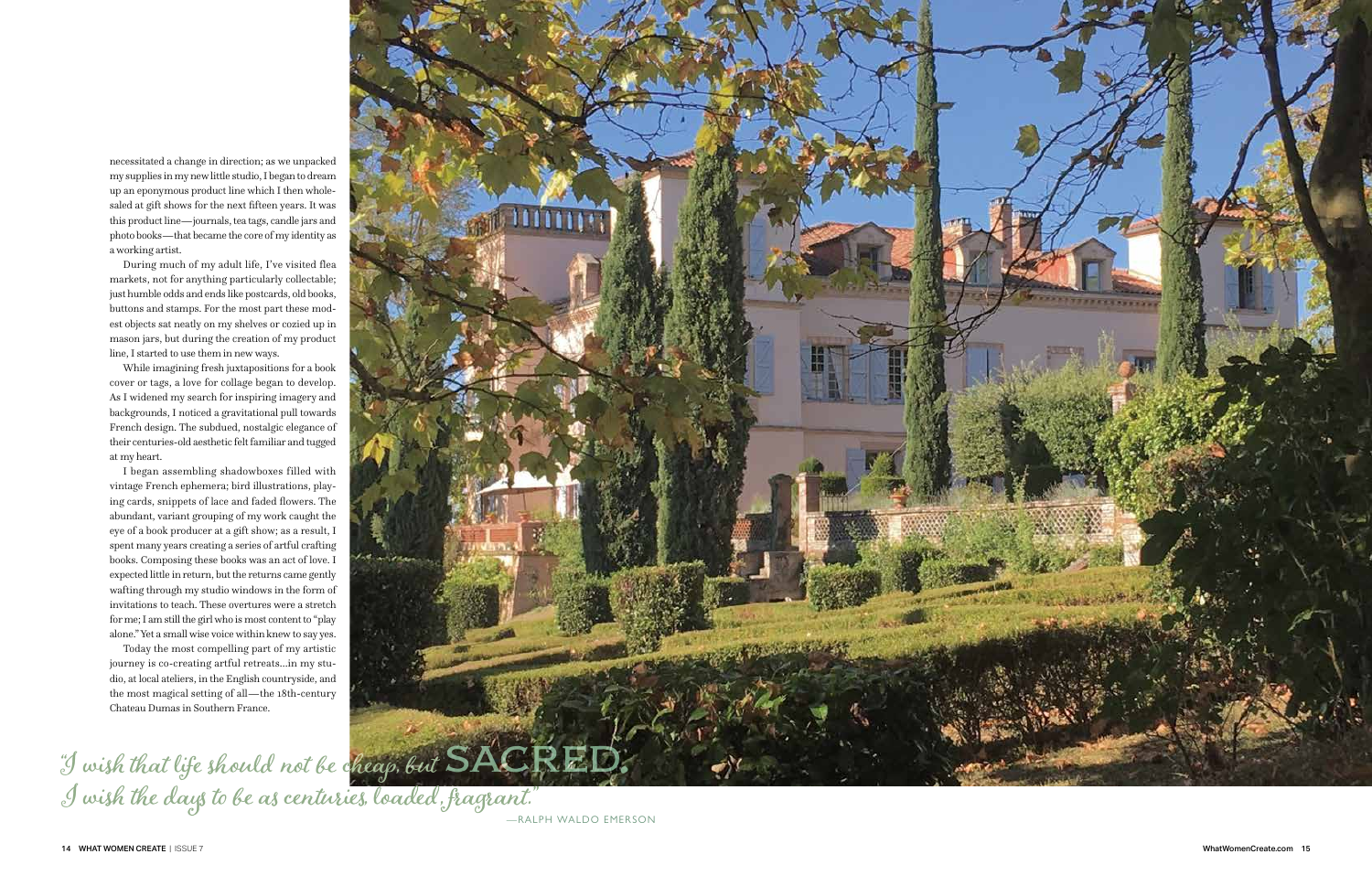



Working within inspiring environments has always come second nature to me...I seek natural light and surround myself with beautiful materials captured in appealing baskets and col orful boxes. I have worked in large spaces and small spaces, but each space exudes a calming and organized air.

My "job" has now become sharing this type of ambiance with women for whom this appeals, ensuring their experience is interesting and inviting. Amidst these lovely settings are the workshops I design, projects featuring my continued love for vintage objets d'art…fabric journals, collaged boxes, and deco rative wall pieces.